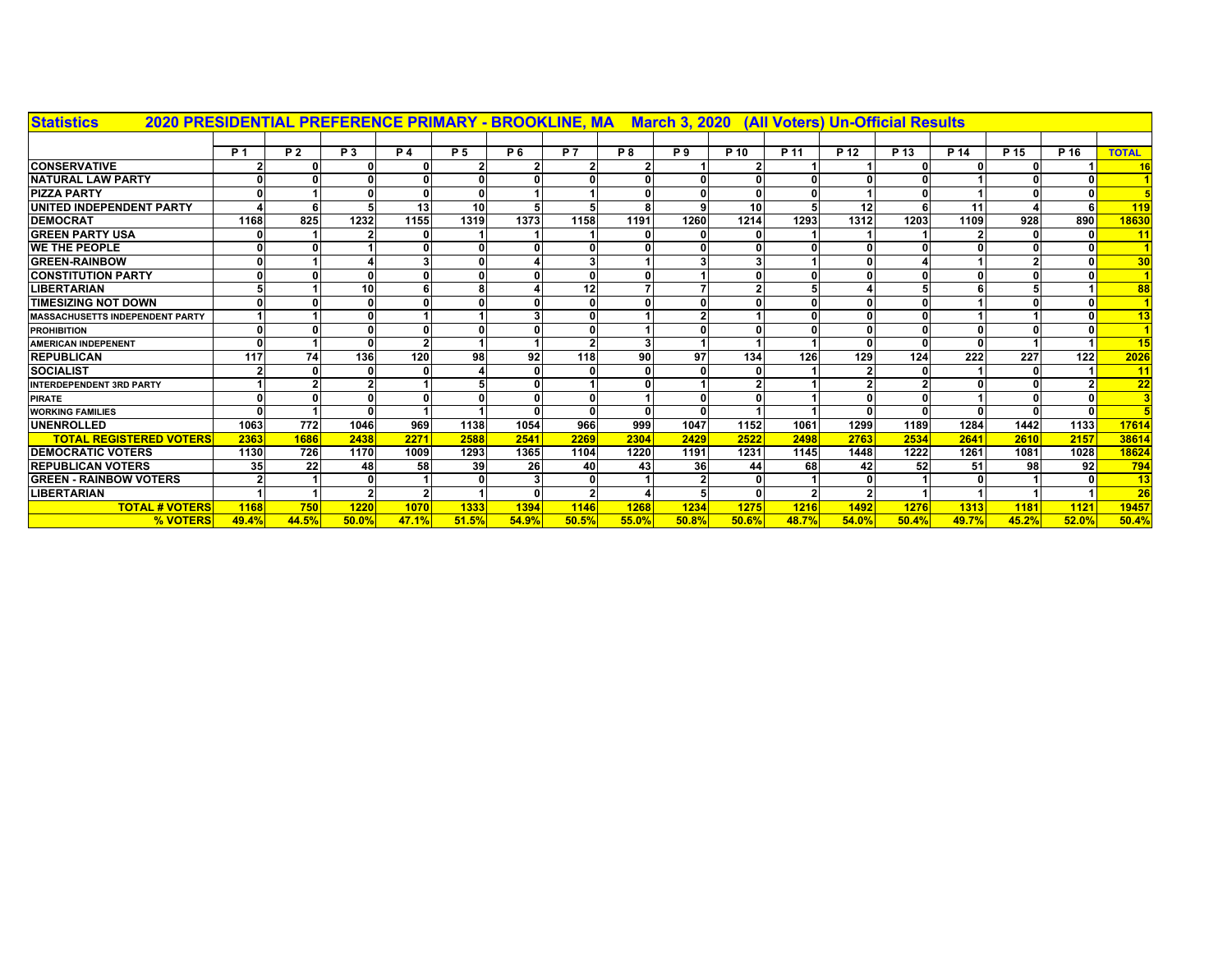## **2020 Presidential Preference Primary - Democratic Brookline, MA March 3, 2020 Un-Official Results**

| <b>Democratic Presidential Preference</b> |      |      |                 |                 |                |                 |      |      |      |             |       |                 |                 |            |            |                 |              |
|-------------------------------------------|------|------|-----------------|-----------------|----------------|-----------------|------|------|------|-------------|-------|-----------------|-----------------|------------|------------|-----------------|--------------|
|                                           | IP 1 | IP 2 | IP <sub>3</sub> | P <sub>4</sub>  | P <sub>5</sub> | IP 6            | IP 7 | IP 8 | IP 9 | <b>P</b> 10 | IP 11 | P <sub>12</sub> | P <sub>13</sub> | <b>P14</b> | <b>P15</b> | P <sub>16</sub> | <b>Total</b> |
| <b>Blank Votes</b>                        |      |      |                 |                 |                |                 |      |      |      |             |       |                 |                 |            |            |                 | 10           |
| <b>Write In Votes</b>                     |      |      |                 |                 |                |                 |      |      |      |             |       |                 |                 |            |            |                 |              |
| <b>DEVAL PATRICK</b>                      |      |      |                 |                 |                |                 |      |      |      |             |       |                 |                 |            |            |                 | 19           |
| <b>AMY KLOBUCHAR</b>                      | 15   |      |                 | 14              | 20             | 13 <sub>1</sub> |      |      |      | 17          | 20    | 22              | 12              |            |            |                 | 206          |
| <b>ELIZABETH WARREN</b>                   | 369  | 224  | 449             | 373             | 485            | 556             | 420  | 494  | 470  | 427         | 300   | 507             | 420             | 483        | 255        | 291             | 6523         |
| <b>MICHAEL BENNET</b>                     |      |      |                 |                 |                |                 |      |      |      |             |       |                 |                 |            |            |                 |              |
| MICHAEL R. BLOOMBERG                      | 140  | 72   | 120             | 95 <sub>1</sub> | 113            | 138             | 79   | 90   | 93   | 145         | 214   | 156             | 169             | 138        | 216        | 114             | 2092         |
| <b>TULSI GABBARD</b>                      |      |      |                 |                 |                |                 |      |      |      |             |       |                 |                 |            |            |                 | 51           |
| <b>CORY BOOKER</b>                        |      |      |                 |                 |                |                 |      |      |      |             |       |                 |                 |            |            |                 |              |
| JULIÁN CASTRO                             |      |      |                 |                 |                |                 |      |      |      |             |       |                 |                 |            |            |                 |              |
| <b>TOM STEYER</b>                         |      |      |                 |                 |                |                 |      |      |      |             |       |                 |                 |            |            |                 | 23           |
| <b>BERNIE SANDERS</b>                     | 189  | 205  | 207             | 237             | 288            | 279             | 249  | 246  | 245  | 239         | 194   | 258             | 189             | 240        | 150        | 191             | 3606         |
| JOSEPH R. BIDEN                           | 395  | 196  | 352             | 257             | 344            | 337             | 317  | 355  | 338  | 367         | 379   | 462             | 401             | 366        | 420        | 405             | 5691         |
| JOHN K. DELANEY                           |      |      |                 |                 |                |                 |      |      |      |             |       |                 |                 |            |            |                 |              |
| <b>ANDREW YANG</b>                        |      |      |                 |                 |                |                 |      |      |      |             |       |                 |                 |            |            |                 | 23           |
| <b>PETE BUTTIGIEG</b>                     | 18   |      | 23              | 20              | 28             | 34              | 20   | 21   | 25   | 27          | 24    | 36              | 23              | 20         |            |                 | 347          |
| <b>MARIANNE WILLIAMSON</b>                |      |      |                 |                 |                |                 |      |      |      |             |       |                 |                 |            |            |                 |              |
| <b>NO PREFERENCE</b>                      |      |      |                 |                 |                |                 |      |      |      |             |       |                 |                 |            |            |                 | 14           |
| <b>Total</b>                              | 1130 | 726  | 1170            | 1009            | 1293           | 1365            | 1104 | 1220 | 1191 | 1231        | 1145  | 1448            | 1222            | 1261       | 1081       | 1028            | 18624        |

| <b>Democratic State Committee Man</b> |       |                |      |                 |                 |      |      |                |       |       |      |                 |      |             |            |            |                  |
|---------------------------------------|-------|----------------|------|-----------------|-----------------|------|------|----------------|-------|-------|------|-----------------|------|-------------|------------|------------|------------------|
|                                       | ID.   | P <sub>2</sub> | ID 1 | ID <sub>A</sub> | ID 5            | IP 6 | D.   | P <sub>8</sub> | ID G  | IP 10 | IP 1 | P <sub>12</sub> | P13  | <b>IP14</b> | <b>P15</b> | <b>P16</b> | <b>Total</b>     |
| <b>Blank Votes</b>                    | 494   | 295            | 483  | 409             | 58 <sub>C</sub> | 584  | 459  | 535            | 521   | 502   | 492  | 666             | 535  | 594         | 482        | 450        | 8081             |
| <b>Write-In Votes</b>                 |       |                |      |                 |                 |      |      |                |       |       |      |                 |      |             |            |            | $\overline{101}$ |
| <b>THEODORE N. GROSS</b>              | 506   | 316            | 532  | 454             | 522             | 586  | 516  | 538            | 510   | 569   | 499  | 616             | 530  | 541         | 466        | 436        | 8137             |
| <b>WILLIAM BISHOP HUMPHREY</b>        | 126   | 112            | 147  | 142             | 181             | 188  | 124  | 140            | 151   | 155   | 143  | 162             | 147. | 123         | 129        | 135        | 2305             |
| ⊺otal                                 | 1130. | 726            | 1170 | 1009            | 1293            | 365. | 1104 | 1220           | 1191. | 231   | 1145 | 1448            | 1222 | 1261        | 1081       | 1028       | 18624            |

| Democratic State Committee Woman |     |                  |      |      |      |      |       |      |       |       |              |            |             |             |                  |            |              |
|----------------------------------|-----|------------------|------|------|------|------|-------|------|-------|-------|--------------|------------|-------------|-------------|------------------|------------|--------------|
|                                  | D   | D                | IP 3 | 1D A | י כו | IP 6 | IP '  | IP 8 | ID 9  | IP 10 | <b>IP 11</b> | <b>P12</b> | <b>IP13</b> | <b>IP14</b> | <b>P15</b>       | <b>P16</b> | <b>Total</b> |
| <b>Blank Votes</b>               | 372 | 221              | 335  | 310  | 411  | 403  | 366   | 375  | 393   | 385   | 325          | 468        | 365         | 424         | 371              | 335        | 5859         |
| <b>Write-In Votes</b>            |     |                  |      |      |      |      |       |      |       |       |              |            |             |             |                  |            |              |
| <b>IDEBORAH B. GOLDBERG</b>      | 756 | 501 <sub>1</sub> | 828  | 696  | 878  | 958  | 731   | 836  | 7911  | 842   | 814          | 972        | 851         | 832         | 705              | 685        | 12676        |
| $\sim$<br>Total                  |     |                  | 1176 | 1009 | 293  | 365  | 11041 | 220  | 1191. | 231   | 1145.        | 1448       | 1222        | 261         | 108 <sup>1</sup> | 10281      | 18624        |

| mittee (Group)<br><b>Democratic Town Comn</b>                                                                                                                                             |  |         |     |                   |      |      |      |        |      |      |             |       |             |      |     |      |      |       |
|-------------------------------------------------------------------------------------------------------------------------------------------------------------------------------------------|--|---------|-----|-------------------|------|------|------|--------|------|------|-------------|-------|-------------|------|-----|------|------|-------|
| <b>P15</b><br>P <sub>16</sub><br><b>P12</b><br><b>P13</b><br><b>Total</b><br><b>P14</b><br>ID '<br><u>י סו</u><br>ID 1<br>ID<br>IP 10<br>ID 5<br>ּםו<br>ID.<br>ID 0<br>1 D G<br><u>ю.</u> |  |         |     |                   |      |      |      |        |      |      |             |       |             |      |     |      |      |       |
| <b>Blank Votes</b>                                                                                                                                                                        |  | 685     | 439 | 645               | 602  | 777  | 784  | 672    | 680  | 693  | <b>7251</b> | 676   | 866         | 741  | 770 | 689  | 660  | 11104 |
| <b>GROUP</b>                                                                                                                                                                              |  | 445     | 287 | 525               | 4071 | 516  | 581  | 432    | 540  | 498  | 506         | 4691  | 582         |      | 491 | 392  | 368  | 7520  |
| Total                                                                                                                                                                                     |  | $-120.$ | '26 | 44.70<br>21 I U L | 1009 | 1293 | 1365 | $-404$ | 1220 | 1191 | 1231        | 1145. | <b>1448</b> | 1222 | 261 | 1081 | 1028 | 18624 |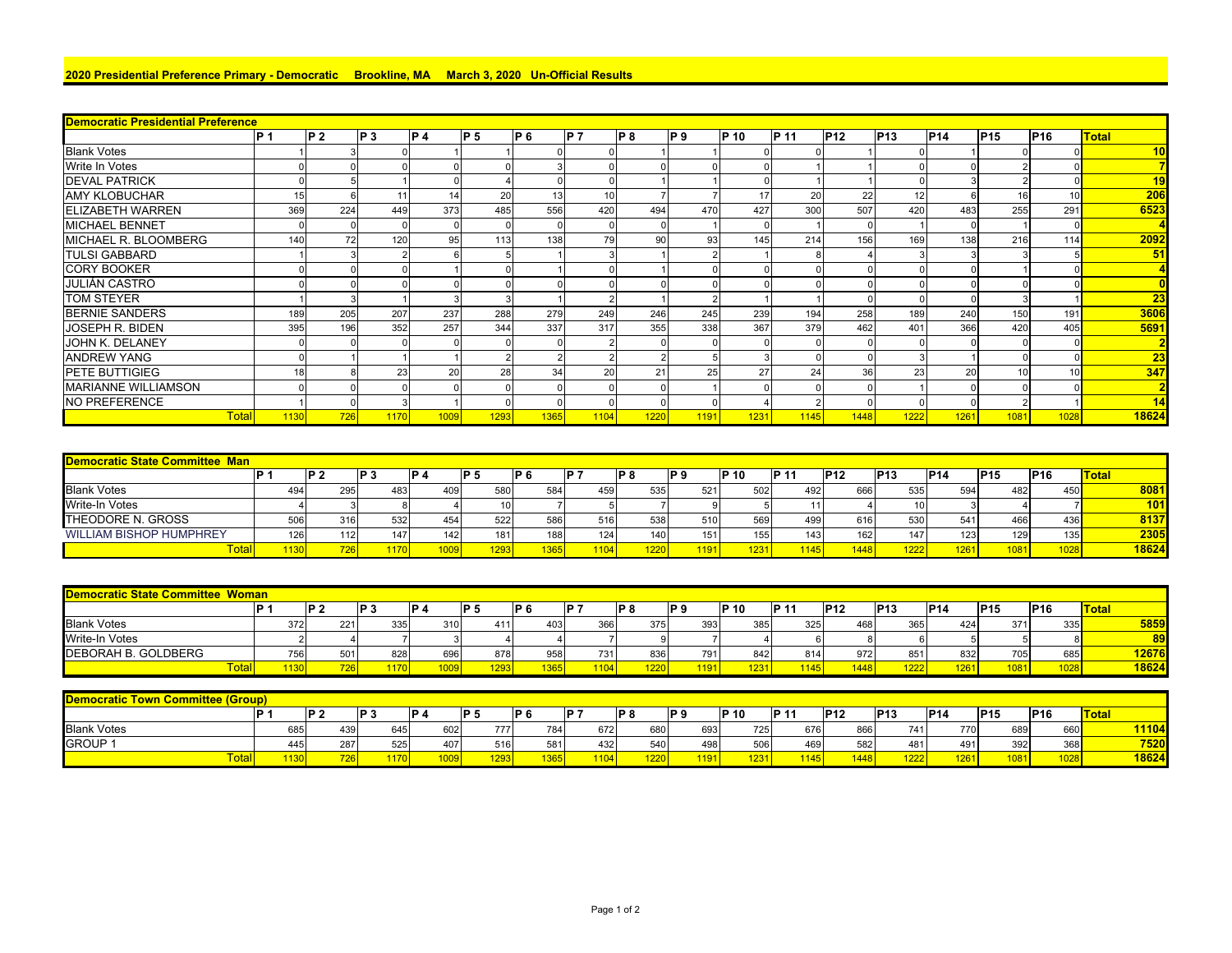## **2020 Presidential Preference Primary - Democratic Brookline, MA March 3, 2020 Un-Official Results**

| <b>Democratic Town Committee</b> |                |                |                |           |                |                |       |       |                |            |            |            |            |                 |                 |                 |        |
|----------------------------------|----------------|----------------|----------------|-----------|----------------|----------------|-------|-------|----------------|------------|------------|------------|------------|-----------------|-----------------|-----------------|--------|
|                                  | P <sub>1</sub> | P <sub>2</sub> | P <sub>3</sub> | <b>P4</b> | P <sub>5</sub> | P <sub>6</sub> | P7    | P8    | P <sub>9</sub> | <b>P10</b> | <b>P11</b> | <b>P12</b> | <b>P13</b> | P <sub>14</sub> | P <sub>15</sub> | P <sub>16</sub> | Total  |
| <b>Blank Votes</b>               | 22435          | 14434          | 21069          | 19791     | 25104          | 25292          | 22037 | 22095 | 22691          | 23838      | 22332      | 28106      | 23993      | 25124           | 22953           | 21520           | 362814 |
| <b>TOMMY VITOLO</b>              | 571            | 398            | 684            | 578       | 651            | 896            | 596   | 731   | 692            | 680        | 568        | 871        | 677        | 689             | 459             | 440             | 10181  |
| <b>BERNARD W. GREENE</b>         | 480            | 315            | 569            | 450       | 574            | 644            | 499   | 590   | 535            | 565        | 503        | 631        | 530        | 551             | 418             | 407             | 8261   |
| BENJAMIN J. FRANCO               | 515            | 319            | 579            | 448       | 613            | 651            | 474   | 586   | 539            | 551        | 514        | 645        | 518        | 537             | 425             | 407             | 8321   |
| NANCY S. HELLER                  | 524            | 341            | 606            | 473       | 637            | 706            | 520   | 658   | 596            | 586        | 545        | 690        | 571        | 572             | 458             | 453             | 8936   |
| <b>BARBARA C. SCOTTO</b>         | 495            | 331            | 580            | 446       | 586            | 649            | 485   | 641   | 558            | 568        | 505        | 667        | 552        | 594             | 422             | 415             | 8494   |
| <b>PUJA MEHTA</b>                | 496            | 313            | 580            | 450       | 604            | 655            | 489   | 587   | 557            | 558        | 514        | 666        | 556        | 556             | 438             | 491             | 8510   |
| <b>CHRIS CHANYASULKIT</b>        | 464            | 304            | 548            | 430       | 552            | 622            | 464   | 575   | 524            | 538        | 499        | 635        | 561        | 556             | 413             | 398             | 8083   |
| <b>SEAN M. LYNN-JONES</b>        | 528            | 304            | 550            | 428       | 555            | 604            | 456   | 568   | 524            | 529        | 488        | 615        | 506        | 515             | 414             | 394             | 7978   |
| CATHERINE C. ANDERSON            | 480            | 306            | 568            | 448       | 570            | 665            | 486   | 575   | 541            | 537        | 501        | 628        | 526        | 537             | 418             | 397             | 8183   |
| <b>CATHLEEN C. CAVELL</b>        | 555            | 305            | 581            | 443       | 566            | 628            | 470   | 591   | 535            | 558        | 508        | 642        | 521        | 540             | 420             | 398             | 8261   |
| ELEANOR M. CLARKSON              | 478            | 314            | 558            | 437       | 554            | 622            | 480   | 581   | 539            | 540        | 507        | 632        | 531        | 548             | 413             | 396             | 8130   |
| SHELLEY B. CROHN                 | 474            | 303            | 556            | 428       | 556            | 616            | 464   | 568   | 529            | 537        | 499        | 619        | 513        | 527             | 426             | 424             | 8039   |
| <b>NANCY A. DALY</b>             | 507            | 319            | 587            | 462       | 617            | 656            | 493   | 603   | 558            | 570        | 541        | 716        | 565        | 551             | 446             | 445             | 8636   |
| <b>ANDREW M. FISCHER</b>         | 482            | 303            | 557            | 439       | 551            | 624            | 458   | 573   | 529            | 542        | 494        | 638        | 576        | 539             | 420             | 395             | 8120   |
| <b>DANIEL REUVEN FISHMAN</b>     | 472            | 303            | 551            | 438       | 544            | 612            | 460   | 570   | 527            | 543        | 495        | 619        | 515        | 521             | 426             | 392             | 7988   |
| THOMAS J. GALLITANO              | 468            | 298            | 553            | 423       | 548            | 609            | 451   | 564   | 519            | 520        | 488        | 619        | 519        | 517             | 432             | 516             | 8044   |
| <b>THOMAS B. HALLOCK</b>         | 457            | 295            | 534            | 418       | 568            | 602            | 442   | 559   | 510            | 516        | 477        | 604        | 498        | 508             | 407             | 384             | 7779   |
| CHOBEE A. HOY                    | 549            | 347            | 643            | 511       | 675            | 772            | 526   | 683   | 611            | 617        | 583        | 716        | 622        | 616             | 495             | 461             | 9427   |
| DEBORAH P. JONES-STEELE          | 494            | 318            | 564            | 438       | 553            | 608            | 465   | 579   | 535            | 540        | 495        | 625        | 524        | 530             | 406             | 392             | 8066   |
| <b>RUTH L. KAPLAN</b>            | 496            | 322            | 576            | 449       | 579            | 651            | 487   | 604   | 561            | 578        | 530        | 654        | 569        | 560             | 461             | 426             | 8503   |
| JONATHAN A. KARON                | 461            | 301            | 539            | 420       | 535            | 603            | 444   | 561   | 514            | 529        | 482        | 622        | 502        | 501             | 403             | 383             | 7800   |
| <b>TERRY KWAN</b>                | 479            | 306            | 557            | 445       | 596            | 652            | 474   | 588   | 544            | 548        | 507        | 632        | 540        | 539             | 425             | 413             | 8245   |
| <b>GRACE H. LEE</b>              | 480            | 314            | 568            | 443       | 561            | 630            | 473   | 580   | 540            | 546        | 507        | 624        | 531        | 548             | 436             | 467             | 8248   |
| <b>WENDY S. MACHMULLER</b>       | 472            | 304            | 554            | 440       | 647            | 629            | 456   | 568   | 524            | 530        | 495        | 623        | 507        | 526             | 412             | 396             | 8083   |
| <b>HARRY S. MARGOLIS</b>         | 485            | 309            | 559            | 428       | 561            | 642            | 466   | 581   | 539            | 550        | 520        | 689        | 528        | 539             | 421             | 415             | 8232   |
| <b>RITA K. MCNALLY</b>           | 485            | 329            | 577            | 444       | 558            | 624            | 480   | 580   | 543            | 544        | 499        | 626        | 523        | 542             | 423             | 399             | 8176   |
| <b>JESSE R. MERMELL</b>          | 485            | 316            | 588            | 447       | 591            | 663            | 485   | 596   | 556            | 567        | 520        | 678        | 553        | 561             | 438             | 416             | 8460   |
| MICHAEL J. RAFFERTY              | 458            | 297            | 539            | 420       | 534            | 596            | 445   | 550   | 512            | 520        | 480        | 606        | 514        | 507             | 417             | 384             | 7779   |
| <b>HANK SHAFRAN</b>              | 457            | 302            | 535            | 416       | 533            | 599            | 449   | 568   | 517            | 524        | 494        | 610        | 512        | 513             | 406             | 386             | 7821   |
| <b>ALEX SHEFF</b>                | 461            | 306            | 537            | 420       | 531            | 594            | 452   | 563   | 519            | 535        | 489        | 608        | 507        | 519             | 408             | 381             | 7830   |
| <b>KIM SMITH</b>                 | 473            | 304            | 563            | 437       | 562            | 671            | 470   | 586   | 535            | 539        | 491        | 625        | 519        | 531             | 416             | 390             | 8112   |
| ELIZABETH E. SUGHRUE SNEIRSC     | 470            | 311            | 554            | 430       | 550            | 615            | 465   | 578   | 532            | 548        | 492        | 625        | 522        | 541             | 406             | 398             | 8037   |
| <b>CHARLES TERRELL</b>           | 493            | 299            | 545            | 420       | 535            | 598            | 446   | 557   | 511            | 511        | 479        | 599        | 498        | 505             | 402             | 379             | 7777   |
| <b>KATHLEEN F. THURMOND</b>      | 472            | 300            | 555            | 426       | 554            | 611            | 462   | 568   | 537            | 529        | 499        | 626        | 535        | 528             | 417             | 388             | 8007   |
| <b>NEIL A. WISHINSKY</b>         | 499            | 320            | 587            | 451       | 650            | 664            | 471   | 595   | 552            | 554        | 535        | 649        | 536        | 547             | 435             | 434             | 8479   |
| <b>Total</b>                     | 41125          | 26423          | 42645          | 36731     | 47064          | 49721          | 40176 | 44460 | 43374          | 44822      | 41689      | 52710      | 44473      | 45887           | 39308           | 37376           | 677984 |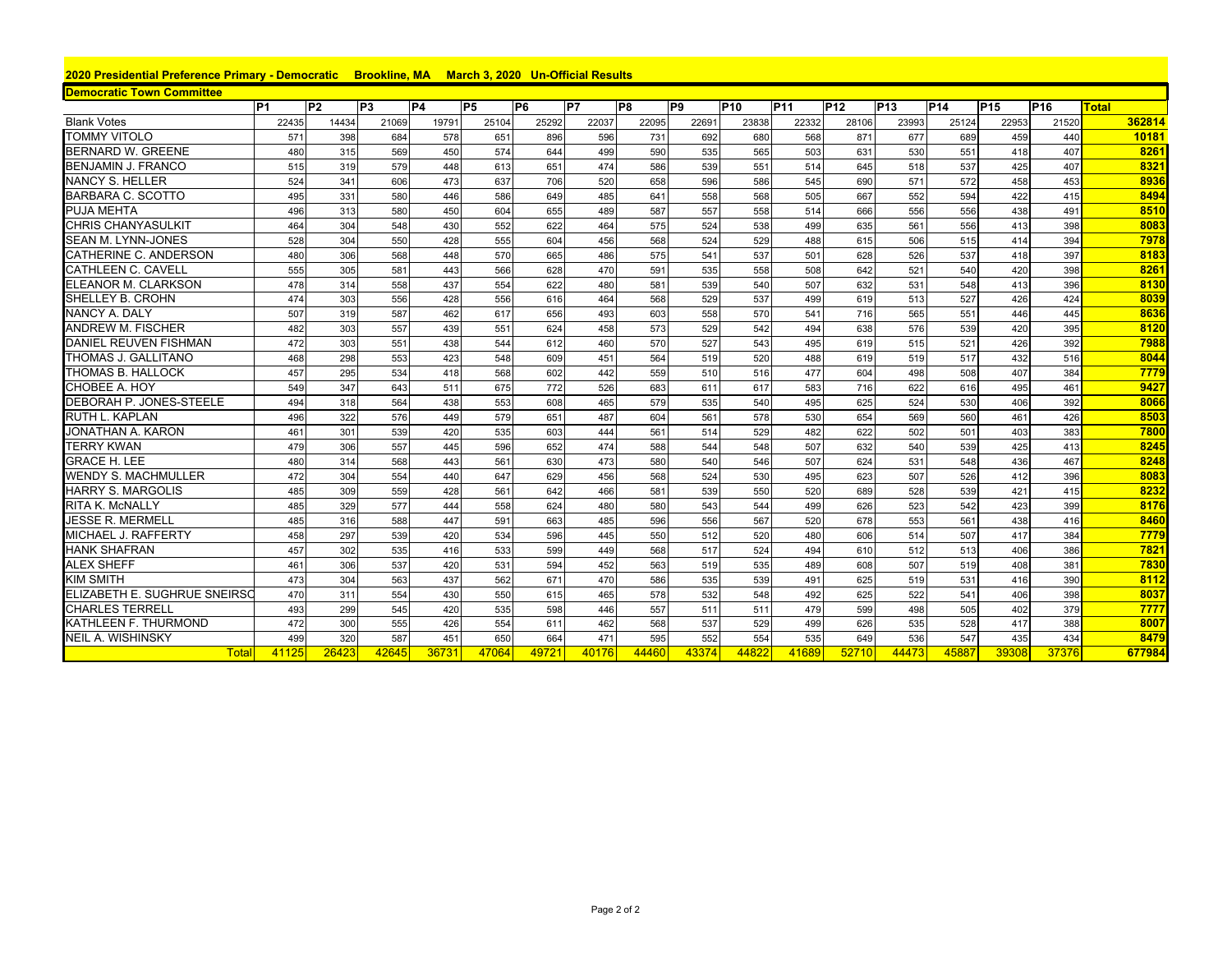## **2020 Presidential Preference Primary - Republican Brookline, MA March 3, 2020 Un-Official Results**

| <b>Republican Presidential Preference</b> |    |                 |                 |                |           |                |    |           |                |                 |      |            |                 |            |            |                 |                |
|-------------------------------------------|----|-----------------|-----------------|----------------|-----------|----------------|----|-----------|----------------|-----------------|------|------------|-----------------|------------|------------|-----------------|----------------|
|                                           | D. | P <sub>2</sub>  | <b>P3</b>       | P <sub>4</sub> | <b>P5</b> | P <sub>6</sub> | P7 | <b>P8</b> | P <sub>9</sub> | <b>P</b> 10     | P 11 | <b>P12</b> | <b>P13</b>      | <b>P14</b> | <b>P15</b> | <b>P16</b>      | <b>Total</b>   |
| <b>Blank Votes</b>                        |    |                 |                 |                |           |                |    |           |                |                 |      |            |                 |            |            |                 |                |
| <b>Write-In Votes</b>                     |    |                 |                 |                |           |                |    |           |                |                 |      |            |                 |            |            |                 | 13             |
| <b>WILLIAM F. WELD</b>                    |    |                 |                 | 10             | 10        |                |    |           |                |                 |      |            | 18 <sup>1</sup> |            |            | 14 <sub>1</sub> | 162            |
| <b>JOE WALSH</b>                          |    |                 |                 |                |           |                |    |           |                |                 |      |            |                 |            |            |                 | 17             |
| DONALD J. TRUMP                           | 23 | 16 <sup>1</sup> | 31 <sub>1</sub> | 43             | 29        | <b>20</b>      | 29 | 22        |                | 30 <sup>1</sup> | 50   | 36         | 32 <sub>l</sub> |            | 75         | 75 <sub>h</sub> | 579            |
| ROQUE "ROCKY" DE LA FUENTE                |    |                 |                 |                |           |                |    |           |                |                 |      |            |                 |            |            |                 | $\overline{2}$ |
| <b>NO PREFERENCE</b>                      |    |                 |                 |                |           |                |    |           |                |                 |      |            |                 |            |            |                 | 18             |
| <b>Total</b>                              |    |                 |                 |                |           |                |    |           |                |                 |      |            |                 |            |            |                 | 794            |

| <b>Republican State Committee Man</b> |                 |     |            |    |                 |    |           |                 |                 |                                |            |                 |            |            |            |                 |
|---------------------------------------|-----------------|-----|------------|----|-----------------|----|-----------|-----------------|-----------------|--------------------------------|------------|-----------------|------------|------------|------------|-----------------|
|                                       |                 |     | <b>P</b> A |    |                 |    | <b>DO</b> |                 | D 4<br>10       | D <sub>4</sub>                 | <b>P12</b> | <b>P13</b>      | <b>P14</b> | <b>P15</b> | <b>P16</b> | <b>Total</b>    |
| <b>Blank Votes</b>                    | ດເ              | ∠ । |            | 18 |                 | 12 | 23        | 21              | 16 <sub>1</sub> | $\Omega$<br>ںے                 |            | 18 <sub>1</sub> | 25         | 32         | 24         | 299             |
| <b>Write-In Votes</b>                 |                 |     |            |    |                 |    |           |                 |                 |                                | ΩL         |                 |            |            |            | 10 <sub>l</sub> |
| <b>TOM MOUNTAIN</b>                   | 13 <sup>1</sup> |     |            | 20 | 15 <sub>1</sub> | 27 | 20        | 14              | 28              | $\overline{\phantom{a}}$<br>40 |            | 32              | 26         | 64         | 65         | 485             |
| <b>Total</b>                          | --              | 48  |            |    | 26I             |    |           | 36 <sub>1</sub> |                 |                                | 42         |                 |            |            | 92         | 794             |

| <b>Republican State Committee Woman</b> |   |                 |                 |    |     |                 |                 |                 |      |             |                 |            |            |                 |                 |              |
|-----------------------------------------|---|-----------------|-----------------|----|-----|-----------------|-----------------|-----------------|------|-------------|-----------------|------------|------------|-----------------|-----------------|--------------|
|                                         | D |                 | <b>P4</b>       |    | ю   | D 7             | P8              | P 9             | P 10 | <b>D</b> 11 | <b>P12</b>      | <b>P13</b> | <b>P14</b> | <b>P15</b>      | <b>P16</b>      | <b>Total</b> |
| <b>Blank Votes</b>                      |   | 16 <sub>1</sub> |                 |    |     | 10 <sup>1</sup> | 10 <sup>1</sup> | 10 <sub>1</sub> |      |             |                 |            |            |                 |                 | 172          |
| <b>Write-In Votes</b>                   |   |                 |                 |    |     |                 |                 |                 |      |             |                 |            |            |                 |                 |              |
| LISA J. BARSTOW                         |   | 19              | 32 <sub>l</sub> | 20 |     |                 |                 | 16              | 20   | ۹۸          | 19              | 23         | 28         | 46              | 38 <sup>1</sup> | 366          |
| <b>SUSAN HUFFMAN</b>                    |   | 13 <sub>1</sub> | 12              |    |     | 12              | 18              | 101             | 13   |             | 18 <sub>1</sub> | 18         |            | 38              | 39              | 251          |
| <b>Total</b>                            |   |                 |                 |    | 26F |                 |                 | 36              |      |             |                 |            |            | 98 <sup>1</sup> |                 | 794          |

| <b>TTEE (GROUP)</b><br><b>Republican</b><br><b>TOWN</b><br><u>I COMMI</u>                                                        |  |                 |     |           |    |            |     |                |      |                 |                 |                 |                 |          |                 |                 |     |
|----------------------------------------------------------------------------------------------------------------------------------|--|-----------------|-----|-----------|----|------------|-----|----------------|------|-----------------|-----------------|-----------------|-----------------|----------|-----------------|-----------------|-----|
| Total<br><b>P13</b><br><b>P16</b><br>P <sub>10</sub><br>P 11<br><b>P12</b><br><b>P14</b><br><b>P15</b><br>D.<br>D.<br>פ ם<br>D 0 |  |                 |     |           |    |            |     |                |      |                 |                 |                 |                 |          |                 |                 |     |
| <b>Blank Votes</b>                                                                                                               |  | 15 <sup>1</sup> | 29  | 40        | 32 | 19         | 25  | 24<br>ບ≀       | 22   | 29              | 39 <sub>l</sub> | 30 <sup>1</sup> | 35 <sub>1</sub> | 25<br>ັບ | 70              | 62              | 536 |
| <b>GROUP</b>                                                                                                                     |  |                 | 19  | <b>40</b> |    |            | וכו | $\overline{ }$ |      | 15 <sub>1</sub> | <b>29</b>       | 12              |                 | 16       | 28              | 30 <sub>l</sub> | 258 |
| Total                                                                                                                            |  | $\sim$<br>ZZ    | 481 |           |    | <b>ZOF</b> | 40  |                | 36 I |                 |                 | 42              | 5ZI             |          | 98 <sub>1</sub> | 92              | 794 |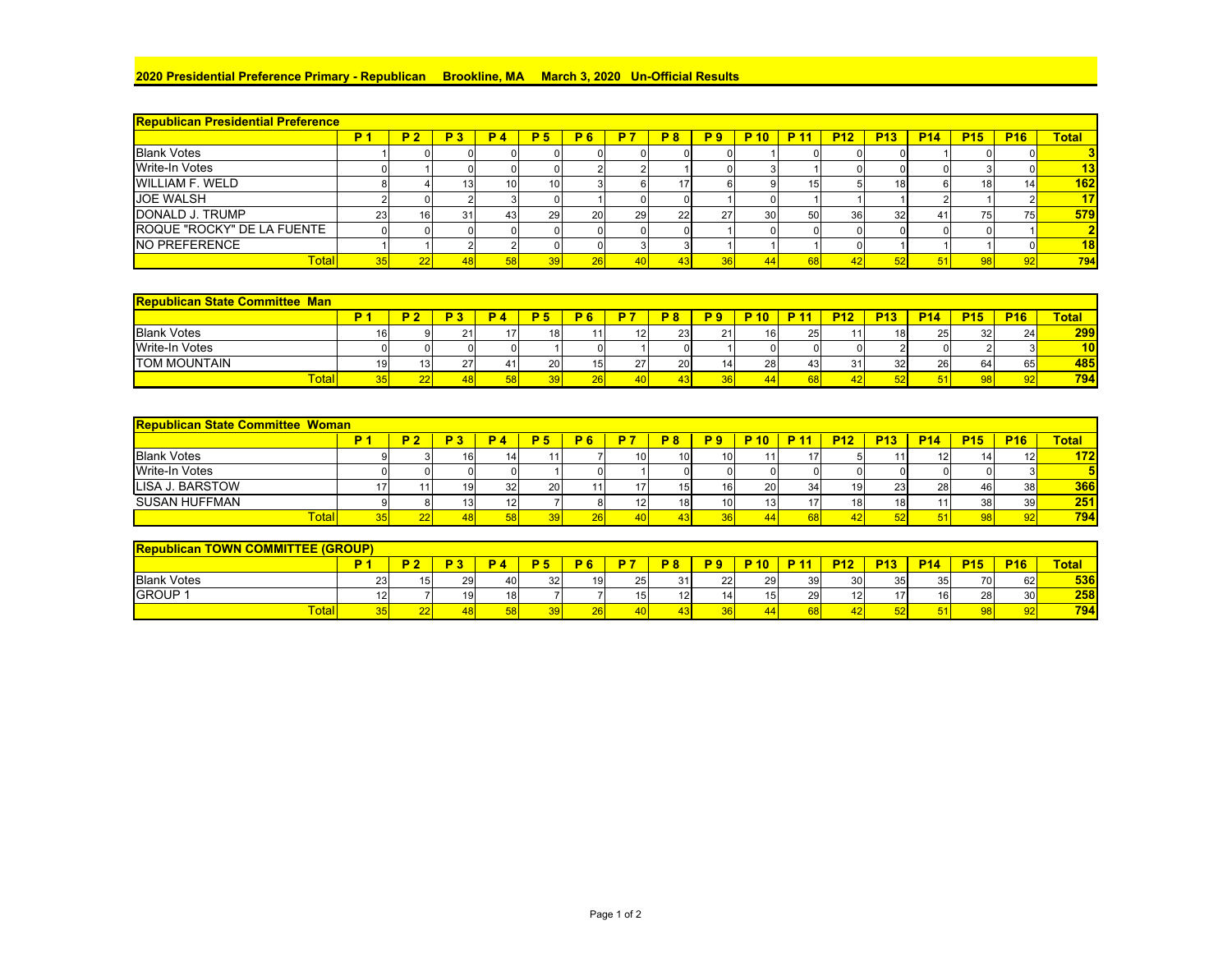| 2020 Presidential Preference Primary - Republican Brookline, MA March 3, 2020 Un-Official Results |                |                |                |                |                |                |                |           |                |          |          |            |            |            |            |            |              |
|---------------------------------------------------------------------------------------------------|----------------|----------------|----------------|----------------|----------------|----------------|----------------|-----------|----------------|----------|----------|------------|------------|------------|------------|------------|--------------|
| <b>Republican Town Committee</b>                                                                  |                |                |                |                |                |                |                |           |                |          |          |            |            |            |            |            |              |
|                                                                                                   | P <sub>1</sub> | P <sub>2</sub> | P <sub>3</sub> | P <sub>4</sub> | P <sub>5</sub> | <b>P6</b>      | P <sub>7</sub> | <b>P8</b> | P <sub>9</sub> | P 10     | P 11     | <b>P12</b> | <b>P13</b> | <b>P14</b> | <b>P15</b> | <b>P16</b> | <b>Total</b> |
| <b>Blank Votes</b>                                                                                | 851            | 552            | 1177           | 1473           | 1081           | 684            | 972            | 1144      | 859            | 1101     | 1570     | 1097       | 1346       | 1313       | 2536       | 2373       | 20129        |
| <b>Write-In Votes</b>                                                                             |                |                | $\Omega$       | $\Omega$       |                | $\Omega$       | 10             |           | $\Omega$       | $\Omega$ | $\Omega$ |            |            | 11         |            | $\Omega$   | 25           |
| <b>LISA BARSTOW</b>                                                                               | 20             |                | 27             | 36             | 19             | 13             | 22             | 17        | 21             | 21       | 40       | 26         | 25         | 32         | 54         | 43         | 425          |
| <b>SCOTT M. BOOKMAN</b>                                                                           | 14             |                | 20             | 23             | 12             | 11             | 16             | 13        | 17             | 19       | 30       | 15         | 19         | 18         | 36         | 33         | 303          |
| <b>ELIZABETH CHILDS</b>                                                                           | 17             | 10             | 22             | 23             | 13             | 9              | 16             | 16        | 15             | 17       | 35       | 18         | 20         | 18         | 40         | 36         | 325          |
| <b>JODY DOW</b>                                                                                   | 18             | 8              | 20             | 20             | 12             | $\overline{7}$ | 17             | 15        | 15             | 18       | 37       | 13         | 20         | 18         | 40         | 35         | 313          |
| <b>DAVID E. EISENBERG</b>                                                                         | 13             |                | 20             | 27             | 12             | 10             | 20             | 15        | 17             | 17       | 36       | 21         | 18         | 19         | 38         | 37         | 328          |
| <b>TATYANA GORLIN</b>                                                                             | 15             |                | 22             | 22             | 10             |                | 16             | 17        | 19             | 19       | 33       | 15         | 22         | 22         | 37         | 32         | 316          |
| <b>RALPH G. GRIECO</b>                                                                            | 15             |                | 20             | 21             | 13             | 8              | 17             | 13        | 16             | 18       | 31       | 15         | 21         | 18         | 35         | 33         | 301          |
| <b>SUSAN K. HOWARDS</b>                                                                           | 14             |                | 19             | 22             | 11             | 9              | 15             | 14        | 17             | 18       | 34       | 14         | 17         | 17         | 32         | 31         | 293          |
| <b>SHARI F. LECKER</b>                                                                            | 13             |                | 19             | 21             | 10             | 9              | 16             | 14        | 17             | 18       | 30       | 13         | 18         | 18         | 33         | 31         | 289          |
| <b>MARGARET C. MAGUIRE</b>                                                                        | 15             | 11             | 19             | 23             | 10             | 9              | 18             | 15        | 15             | 17       | 33       | 13         | 17         | 18         | 37         | 39         | 309          |
| <b>ANDREW J. McILWRAITH</b>                                                                       | 14             |                | 19             | 20             | 11             | 9              | 17             | 15        | 16             | 16       | 31       | 14         | 18         | 17         | 31         | 30         | 287          |
| <b>ALAN R. MORSE</b>                                                                              | 17             |                | 22             | 21             | 11             | 10             | 16             | 15        | 16             | 18       | 32       | 17         | 21         | 17         | 39         | 34         | 314          |
| <b>MICHAEL ROBBINS</b>                                                                            | 16             | 10             | 20             | 24             | 13             | 9              | 16             | 15        | 15             | 18       | 32       | 16         | 21         | 18         | 37         | 33         | 313          |
| <b>SUZANNE R. SCHINTZIUS</b>                                                                      | 14             | 9              | 20             | 21             |                | 9              | 16             | 15        | 16             | 17       | 31       | 12         | 17         | 19         | 34         | 33         | 292          |
| <b>JEAN SENAT-FLEURY</b>                                                                          | 16             |                | 19             | 20             |                | 8              | 16             | 13        | 16             | 18       | 32       | 14         | 20         | 17         | 37         | 38         | 302          |
| <b>ARIEL J. SOIFFER</b>                                                                           | 14             |                | 19             | 20             | 11             | $\mathbf{Q}$   | 16             | 15        | 15             | 19       | 32       | 12         | 18         | 18         | 31         | 34         | 292          |
| <b>JAMES D. SOLVERSON</b>                                                                         | 13             |                | 21             | 20             |                | 8              | 16             | 13        | 15             | 16       | 30       | 13         | 17         | 17         | 33         | 39         | 288          |
| <b>ALOK KUMAR SOMANI</b>                                                                          | 16             | 8              | 19             | 22             |                | 8              | 15             | 14        | 15             | 16       | 31       | 12         | 18         | 17         | 34         | 30         | 284          |
| <b>NATHAN L. SPUNT</b>                                                                            | 13             |                | 19             | 21             | 13             | 8              | 18             | 13        | 16             | 16       | 30       | 18         | 18         | 17         | 32         | 32         | 292          |
| <b>JAMES J. STERGIOS</b>                                                                          | 15             | 11             | 19             | 21             | 10             | 8              | 19             | 14        | 16             | 17       | 30       | 13         | 18         | 18         | 32         | 31         | 292          |
| <b>GEORGE W. VIEN</b>                                                                             | 15             |                | 19             | 22             | 12             | 11             | 16             | 13        | 15             | 16       | 31       | 13         | 18         | 17         | 34         | 32         | 292          |
| <b>JULIA K. VIEN</b>                                                                              | 13             |                | 20             | 21             | 13             | 13             | 15             | 15        | 15             | 18       | 32       | 13         | 18         | 17         | 34         | 33         | 299          |
| <b>JAMES A. WOLF</b>                                                                              | 14             |                | 20             | 25             | 11             | 8              | 19             | 15        | 16             | 19       | 32       | 14         | 18         | 18         | 37         | 34         | 309          |
| <b>PALMA ZORDAN SPUNT</b>                                                                         | 15             |                | 19             | 20             | 10             | $\overline{7}$ | 15             | 13        | 15             | 16       | 33       | 14         | 19         | 18         | 31         | 33         | 287          |
| <b>THOMAS H. LUSTER</b>                                                                           | 14             |                | 20             | 21             | 11             | 9              | 15             | 14        | 15             | 17       | 32       | 14         | 17         | 18         | 35         | 31         | 291          |
| <b>Total</b>                                                                                      | 1225           | 770            | 1680           | 2030           | 1365           | 910            | 1400           | 1505      | 1260           | 1540     | 2380     | 1470       | 1820       | 1785       | 3430       | 3220       | 27790        |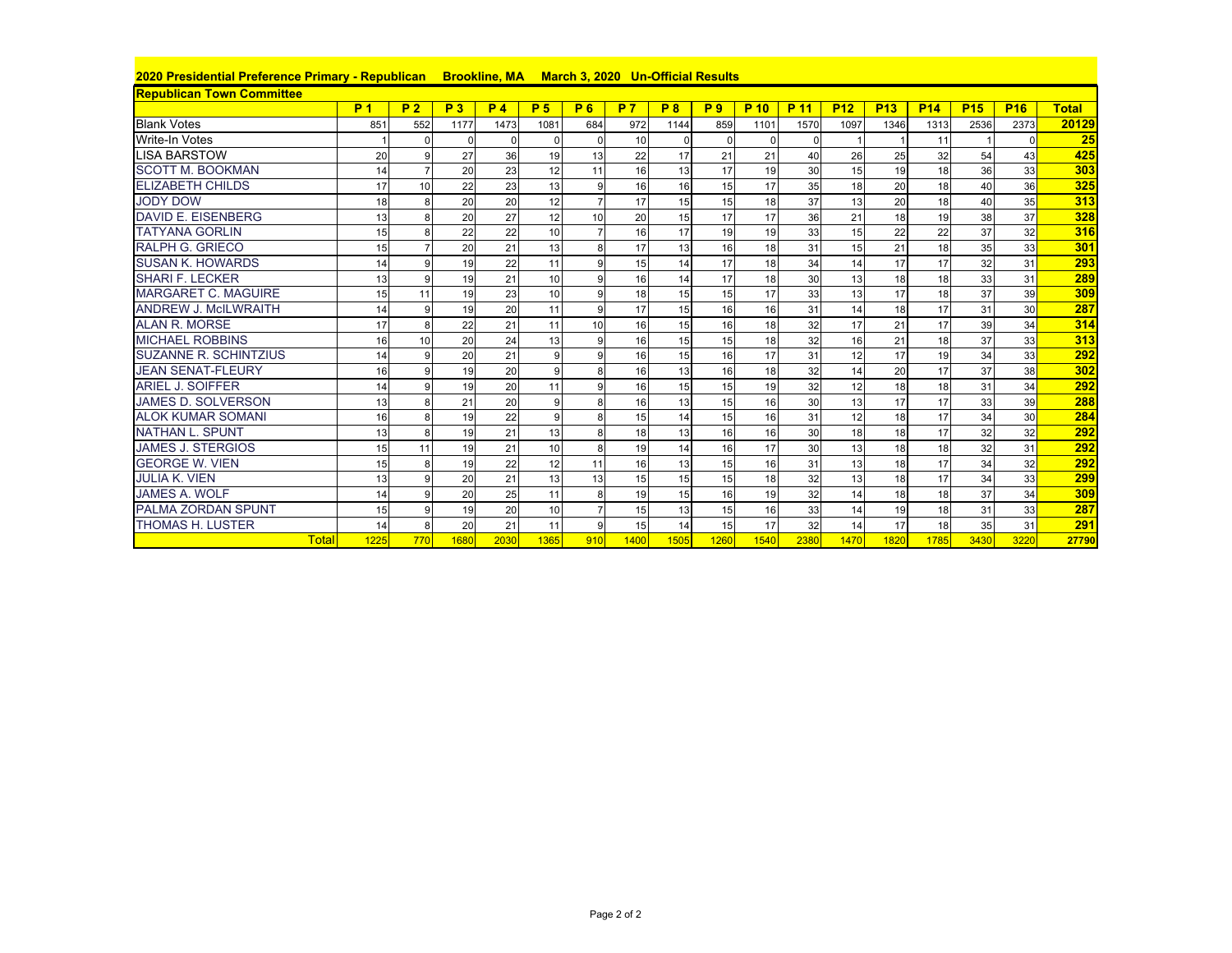## **2020 Presidential Preference Primary - Green Rainbow Brookline, MA March 3, 2020 Un-Official Results**

| <b>Green-Rainbow Party Presidential Preference</b> |           |     |    |                |           |     |           |            |             |             |            |            |            |            |            |              |
|----------------------------------------------------|-----------|-----|----|----------------|-----------|-----|-----------|------------|-------------|-------------|------------|------------|------------|------------|------------|--------------|
|                                                    | <b>P2</b> | P 3 | D. | P <sub>5</sub> | <b>P6</b> | P 7 | <b>P8</b> | <b>P</b> 9 | <b>P</b> 10 | <b>P</b> 11 | <b>P12</b> | <b>P13</b> | <b>P14</b> | <b>P15</b> | <b>P16</b> | <b>Total</b> |
| <b>Blank Votes</b>                                 |           | υı  |    |                |           |     |           |            |             |             |            |            |            |            |            |              |
| <b>Write-In Votes</b>                              |           | 01  |    |                |           |     |           |            |             |             |            |            |            |            |            |              |
| <b>DARIO HUNTER</b>                                |           | 01  |    |                |           |     |           |            |             |             |            |            |            |            |            |              |
| <b>SEDINAM KINAMO CHRIS</b>                        |           | 01  |    |                |           |     |           |            |             |             |            |            |            |            |            |              |
| <b>KENT MESPLAY</b>                                |           |     |    |                |           |     |           |            |             |             |            |            |            |            |            |              |
| <b>HOWARD HAWKINS</b>                              |           | 0   | ΩI |                |           |     |           |            |             |             |            |            |            |            |            |              |
| NO PREFERENCE                                      |           | 01  | ΟI |                |           |     |           |            |             |             |            |            |            |            |            |              |
| Total                                              |           |     |    |                |           |     |           |            |             |             |            |            |            |            |            | 13           |

|                                                                                                                                              | <b>Green-Rainbow State Committee Man</b> |  |  |  |  |  |  |    |  |    |  |  |  |  |              |    |     |
|----------------------------------------------------------------------------------------------------------------------------------------------|------------------------------------------|--|--|--|--|--|--|----|--|----|--|--|--|--|--------------|----|-----|
| n.<br><b>P16</b><br><b>P</b> 10<br><b>P15</b><br><b>P12</b><br><b>P13</b><br>פ ם<br><b>P6</b><br><b>P14</b><br><b>P8</b><br>D<br><b>D</b> 11 |                                          |  |  |  |  |  |  |    |  |    |  |  |  |  | <b>Total</b> |    |     |
| <b>Blank Votes</b>                                                                                                                           |                                          |  |  |  |  |  |  |    |  | ΩI |  |  |  |  |              | ΟI |     |
| <b>Write In Votes</b>                                                                                                                        |                                          |  |  |  |  |  |  | ΩI |  | ΩI |  |  |  |  |              | ΟI |     |
| Total,                                                                                                                                       |                                          |  |  |  |  |  |  |    |  |    |  |  |  |  |              |    | 4 A |

|                       | <b>Green-Rainbow State Committee Woman</b>                                                                                                   |  |  |  |  |    |                |  |  |  |    |  |  |  |  |              |           |
|-----------------------|----------------------------------------------------------------------------------------------------------------------------------------------|--|--|--|--|----|----------------|--|--|--|----|--|--|--|--|--------------|-----------|
|                       | <b>P15</b><br><b>P16</b><br><b>P14</b><br>n o<br><b>D<sub>12</sub></b><br><b>P13</b><br>פ ם<br><b>DO</b><br>D.<br>P 6<br><u>P 10</u><br>D 44 |  |  |  |  |    |                |  |  |  |    |  |  |  |  | <b>Total</b> |           |
| <b>Blank Votes</b>    |                                                                                                                                              |  |  |  |  |    | $\overline{0}$ |  |  |  | 01 |  |  |  |  |              | 11        |
| <b>Write-In Votes</b> |                                                                                                                                              |  |  |  |  | ΟI | ΩI             |  |  |  |    |  |  |  |  | 01           | $\bullet$ |
| <b>Total</b>          |                                                                                                                                              |  |  |  |  |    |                |  |  |  |    |  |  |  |  |              | 13        |

| <u>IGreen-Rainbow</u>                                                                                                                 | <b>Town Committee</b> |                 |  |                 |  |                 |  |                 |                 |  |                 |          |                 |  |                 |  |            |
|---------------------------------------------------------------------------------------------------------------------------------------|-----------------------|-----------------|--|-----------------|--|-----------------|--|-----------------|-----------------|--|-----------------|----------|-----------------|--|-----------------|--|------------|
| <b>P15</b><br>-<br><b>P16</b><br><b>D42</b><br>P14<br><b>D<sub>12</sub></b><br>D G<br>n a<br>P 10<br><b>MA</b><br>D<br>в.<br>o<br>. . |                       |                 |  |                 |  |                 |  |                 |                 |  |                 |          |                 |  | Total           |  |            |
| <b>Blank Votes</b>                                                                                                                    | 20                    | 10 <sup>1</sup> |  | 10 <sup>1</sup> |  | 28              |  | 10 <sup>1</sup> | 10 <sup>1</sup> |  | 10 <sup>1</sup> | $\Omega$ | 10 <sup>1</sup> |  | 10 <sub>1</sub> |  | <b>118</b> |
| <b>Write In Votes</b>                                                                                                                 | $\Omega$              | 01              |  |                 |  | ⌒               |  | ΩI              | 10 <sup>1</sup> |  | 01              |          | ΩI              |  |                 |  | 12         |
| Total                                                                                                                                 | 20 <sub>h</sub>       | 10 <sub>h</sub> |  | 10 <sub>1</sub> |  | 30 <sup>1</sup> |  | 10 <sub>l</sub> | 20 <sub>l</sub> |  | 10 <sup>1</sup> |          | 10 <sub>1</sub> |  |                 |  | 130        |